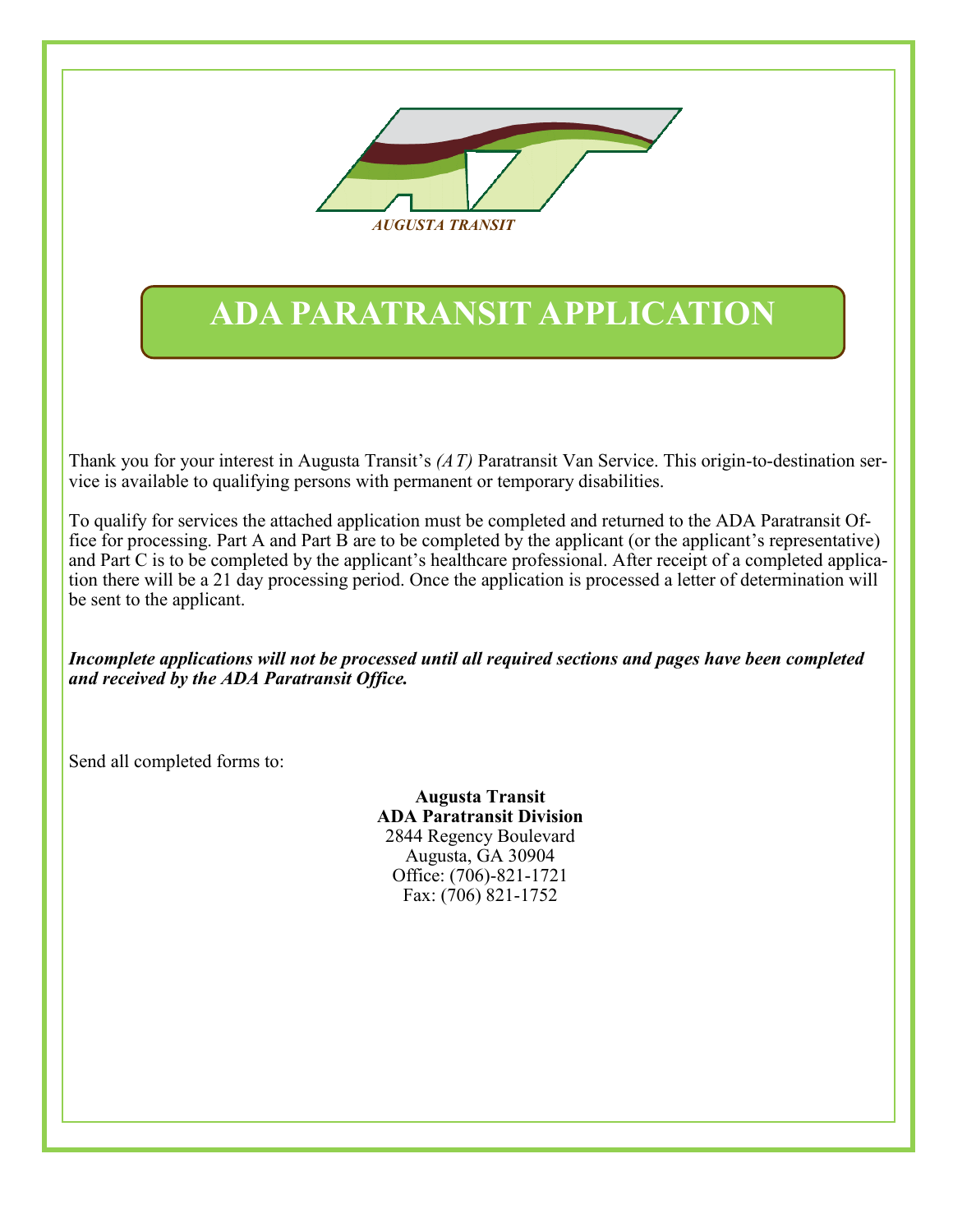## **ALL CITY FIXED ROUTE BUSES ARE WHEELCHAIR ACCESSIBLE**

|                                     |                     |                     | City__________________________Georgia_____________Zip Code______________________           |
|-------------------------------------|---------------------|---------------------|--------------------------------------------------------------------------------------------|
|                                     |                     |                     |                                                                                            |
|                                     |                     |                     |                                                                                            |
|                                     |                     |                     |                                                                                            |
|                                     |                     |                     | Nearest Cross Street to Your Residence                                                     |
|                                     |                     |                     |                                                                                            |
| Cell Phone Number                   |                     |                     |                                                                                            |
|                                     |                     |                     |                                                                                            |
| <b>In Case of Emergency Contact</b> |                     |                     |                                                                                            |
|                                     |                     |                     |                                                                                            |
|                                     |                     |                     |                                                                                            |
|                                     |                     |                     |                                                                                            |
| Is Your Disability                  |                     |                     |                                                                                            |
| $O$ Permanent                       |                     |                     |                                                                                            |
| $\mathbf{O}$ Temporary              |                     |                     |                                                                                            |
| $\bigcup$ I don't Know              |                     |                     |                                                                                            |
|                                     |                     |                     | If temporary, please indicate how long you believe the temporary disability will continue: |
| $\bigcirc$ 2 Months                 | $\bigcirc$ 3 Months | $\bigcirc$ 6 Months | $\bigcirc$ Other                                                                           |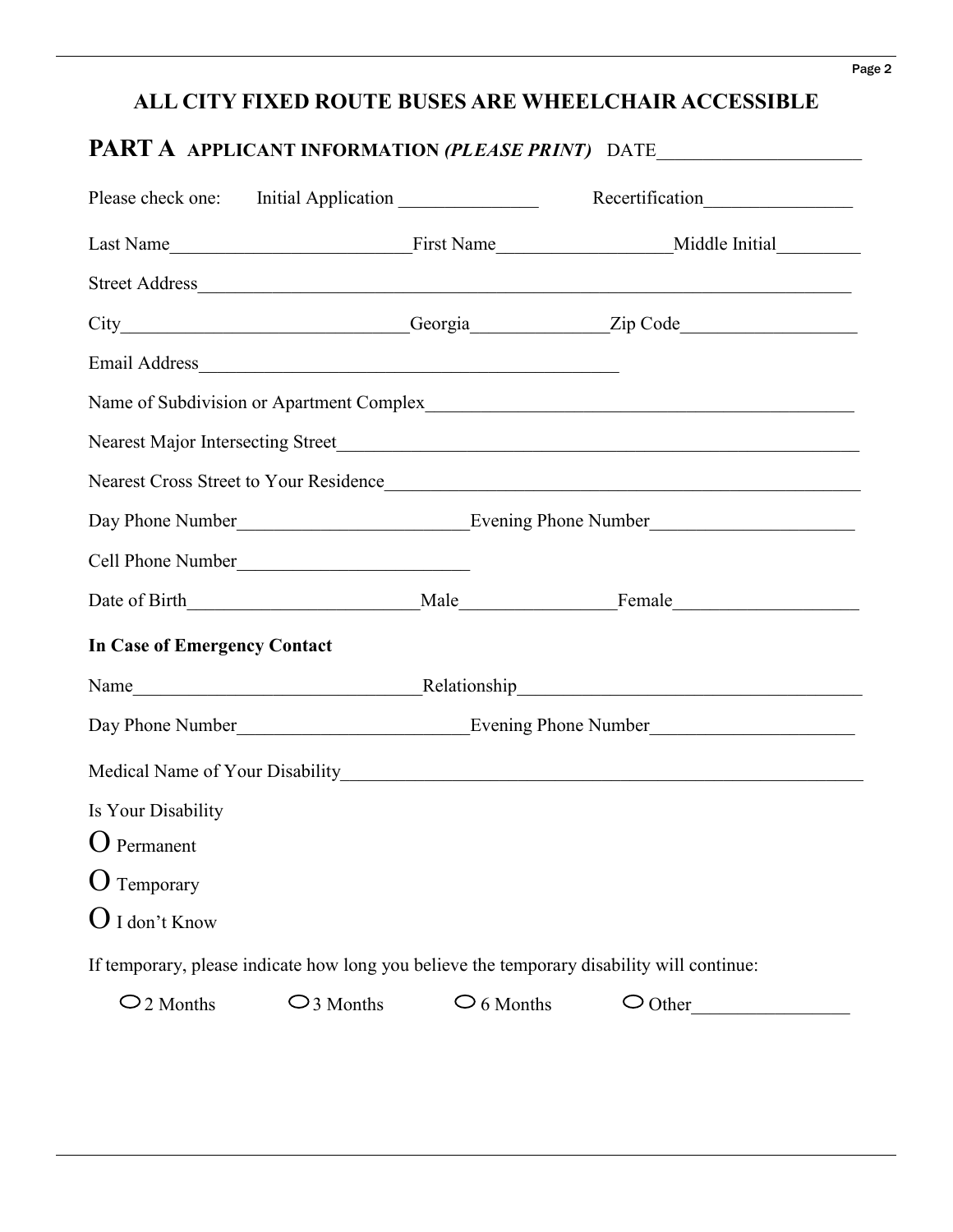| How does your disability affect your ability to ride the regular fixed route bus service? |
|-------------------------------------------------------------------------------------------|
| ( <i>Be very specific</i> )                                                               |
|                                                                                           |

|                                         |                                                                        | Are there any other physical or mental disabilities that impact your FUNCTIONAL ABILITY to    |                                                              |  |
|-----------------------------------------|------------------------------------------------------------------------|-----------------------------------------------------------------------------------------------|--------------------------------------------------------------|--|
|                                         |                                                                        |                                                                                               |                                                              |  |
|                                         |                                                                        | Do any of the following conditions affect your travel? Please explain.                        |                                                              |  |
|                                         |                                                                        |                                                                                               |                                                              |  |
|                                         |                                                                        |                                                                                               |                                                              |  |
|                                         |                                                                        | No Sidewalks                                                                                  |                                                              |  |
|                                         |                                                                        |                                                                                               |                                                              |  |
|                                         |                                                                        | Indicate which support device (s) is used when traveling outside your home.                   |                                                              |  |
| I do not require a support device.      |                                                                        | $\bigcirc$ Respirator/Oxygen Tank                                                             |                                                              |  |
| $\bigcirc$ Walker                       | $\bigcirc$ Braces                                                      | $\bigcirc$ Support Cane                                                                       | $\bigcirc$ Crutches                                          |  |
| $\bigcirc$ Prosthesis                   | $\circ$ Scooter                                                        |                                                                                               | $\bigcirc$ Manual Wheelchair $\bigcirc$ Motorized Wheelchair |  |
| Service Animal                          | What type of animal is used?<br>What function does the animal provide? |                                                                                               |                                                              |  |
| $\circlearrowright$ Other (Specify)     |                                                                        |                                                                                               |                                                              |  |
|                                         |                                                                        | If you use a manual wheelchair and a motorized wheelchair/scooter list dimensions separately. |                                                              |  |
| <b>DIMENSIONS OF WHEELCHAIR/SCOOTER</b> |                                                                        |                                                                                               |                                                              |  |
|                                         |                                                                        |                                                                                               |                                                              |  |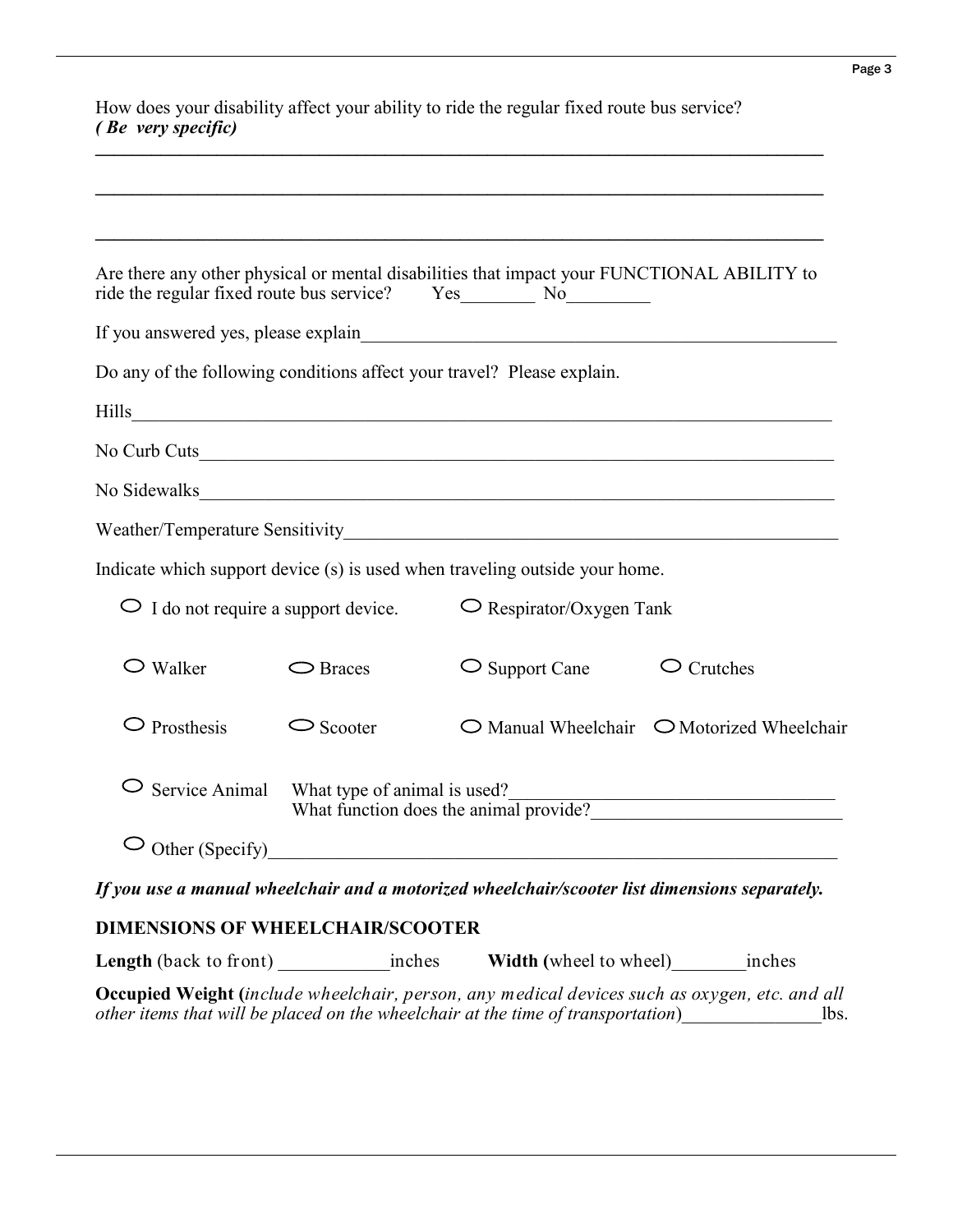|            |                                                   |                                          | How far from your home is the nearest $(AT)$ bus stop?                                                                   |                                                                                                            |  |                                                                                                    |
|------------|---------------------------------------------------|------------------------------------------|--------------------------------------------------------------------------------------------------------------------------|------------------------------------------------------------------------------------------------------------|--|----------------------------------------------------------------------------------------------------|
|            |                                                   |                                          |                                                                                                                          | $\bigcirc$ Less than 1 block $\bigcirc$ 1 to 2 Blocks $\bigcirc$ 3 to 4 Blocks $\bigcirc$ 5 or More Blocks |  |                                                                                                    |
| your home? |                                                   | $O$ Yes $O$ No                           |                                                                                                                          | Sometimes—Describe the circumstances:                                                                      |  | On your own or using a support device, are you able to get to and from the $(AT)$ bus stop nearest |
|            |                                                   | How often do you travel on $(AT)$ buses? |                                                                                                                          |                                                                                                            |  |                                                                                                    |
|            |                                                   |                                          |                                                                                                                          | $\bigcirc$ Daily $\bigcirc$ Weekly $\bigcirc$ Monthly $\bigcirc$ Occasionally $\bigcirc$ Never             |  |                                                                                                    |
|            |                                                   |                                          |                                                                                                                          | Have you ever used a $(AT)$ bus in the past? When did you stop?                                            |  |                                                                                                    |
|            |                                                   |                                          |                                                                                                                          | Why did you stop traveling by $(AT)$ bus?                                                                  |  |                                                                                                    |
|            |                                                   |                                          |                                                                                                                          | Can the steps be used to board and exit a bus? $\bigcirc$ Yes $\bigcirc$ No                                |  |                                                                                                    |
|            |                                                   |                                          |                                                                                                                          | Is the lift used to board or exit a bus? $\bigcirc$ Yes $\bigcirc$ No                                      |  |                                                                                                    |
| buses?     | $\bigcirc$ Yes                                    |                                          | $\bigcirc$ No<br>$\bigcirc$ Only when the Bus Operator announces them<br>$\bigcirc$ Sometimes—describe the circumstances | Are you able to identify and understand the destination and route number signs on $(AT)$                   |  |                                                                                                    |
|            |                                                   |                                          |                                                                                                                          | Are you able to determine when you have reached your destination to get off the $(AT)$ bus?                |  |                                                                                                    |
|            | $\bigcirc$ Yes                                    |                                          | $\bigcirc$ No                                                                                                            |                                                                                                            |  |                                                                                                    |
|            | $\circ$ Only when the Bus Operator announces them |                                          |                                                                                                                          |                                                                                                            |  |                                                                                                    |

 $\bigcirc$  Sometimes—describe the circumstances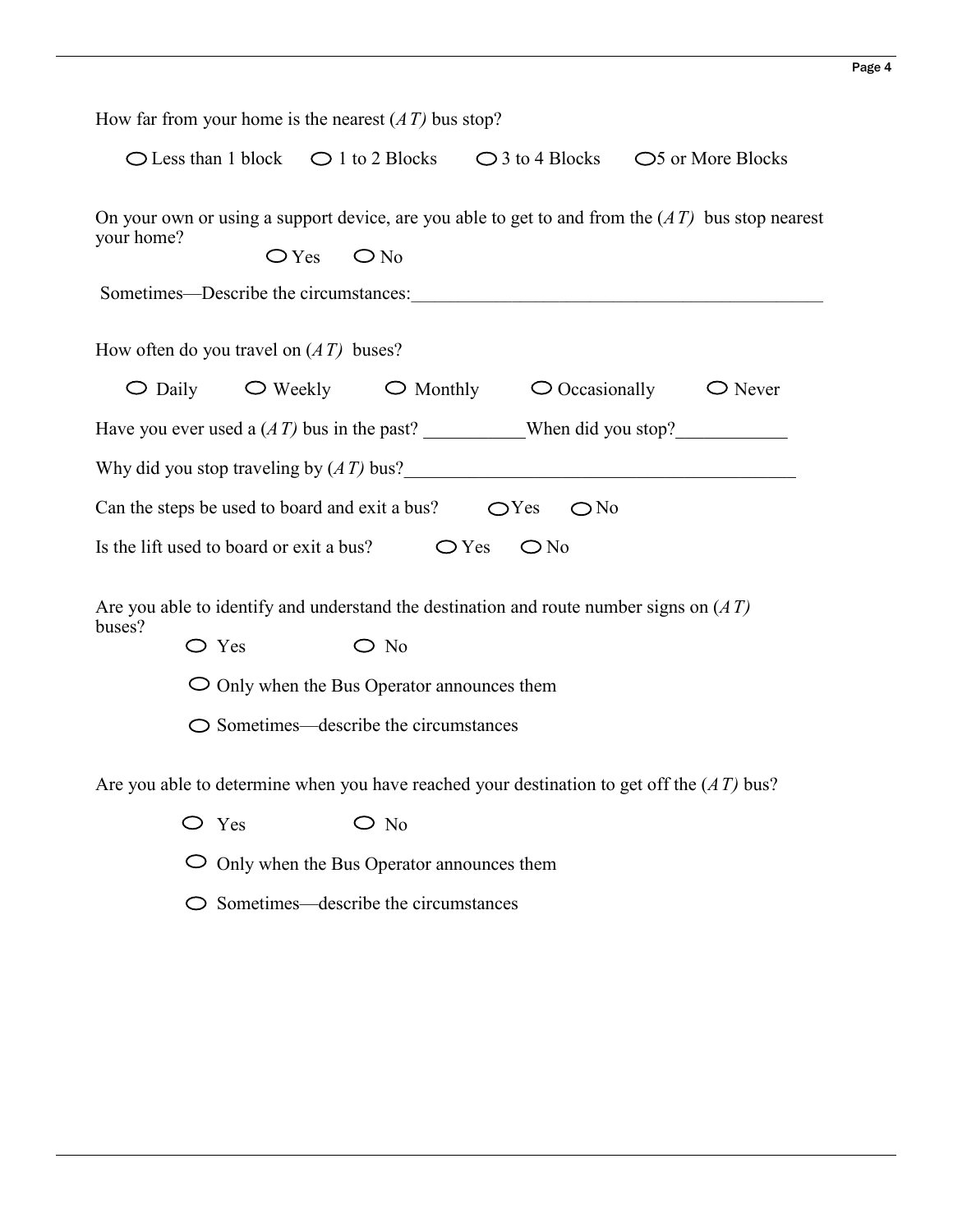| Can you wait at a $(AT)$ bus stop?                                                              | $\bigcirc$ Yes                        | $\circ$ N <sub>0</sub>                              |                                                                                                                 |
|-------------------------------------------------------------------------------------------------|---------------------------------------|-----------------------------------------------------|-----------------------------------------------------------------------------------------------------------------|
| If no, please explain why                                                                       |                                       |                                                     |                                                                                                                 |
| How far can you walk without the assistance of another person?                                  |                                       |                                                     |                                                                                                                 |
| $\bigcirc$ Less than 100 feet                                                                   | $\bigcirc$ 200 - 400 feet             | $\bigcirc$ 400 - 600 feet $\bigcirc$ 600 - 800 feet |                                                                                                                 |
| $\bigcirc$ 800 - 1000 feet                                                                      | $\bigcirc$ Over 1000 feet             | ◯ Do Not Need Assistance                            |                                                                                                                 |
| How do you travel now? Please check all that apply.                                             |                                       |                                                     |                                                                                                                 |
| $\bigcirc$ Wheelchair/Scooter                                                                   | OPushed by PCA OPushed by Self        |                                                     | $\bigcirc$ Walk                                                                                                 |
| $\bigcirc$ Drive Myself                                                                         | O Passenger in someone else's vehicle |                                                     |                                                                                                                 |
| $\bigcirc$ Regular Fixed Route Bus $\bigcirc$ Other Van Service                                 |                                       |                                                     |                                                                                                                 |
| ing and exiting the vehicle when you travel?                                                    |                                       |                                                     | Do you currently travel with a Personal Care Attendant (PCA), a person who assists you regularly with board-    |
| $\bigcirc$ Yes                                                                                  | $\bigcirc$ No                         |                                                     |                                                                                                                 |
| What type of assistance does your PCA provide related to transportation                         |                                       |                                                     |                                                                                                                 |
| Name (s) of Personal Care Attendant (PCA)<br><u>Letter Australian and Care Attendant (PCA</u> ) |                                       |                                                     |                                                                                                                 |
| met by a caregiver when existing the bus?                                                       |                                       |                                                     | If you do not require a personal care attendant (PCA) for boarding and exiting the bus, are you required to be  |
|                                                                                                 | $\alpha$ Yes                          | ONo                                                 |                                                                                                                 |
|                                                                                                 |                                       |                                                     | If the bus arrives at your destination and the caregiver is not there to take you off the bus, who must be con- |
| off the transporting vehicle.                                                                   |                                       |                                                     | Please note: If contact number does not answer or is disconnected, 911 will be called to take the passenger     |

Page 5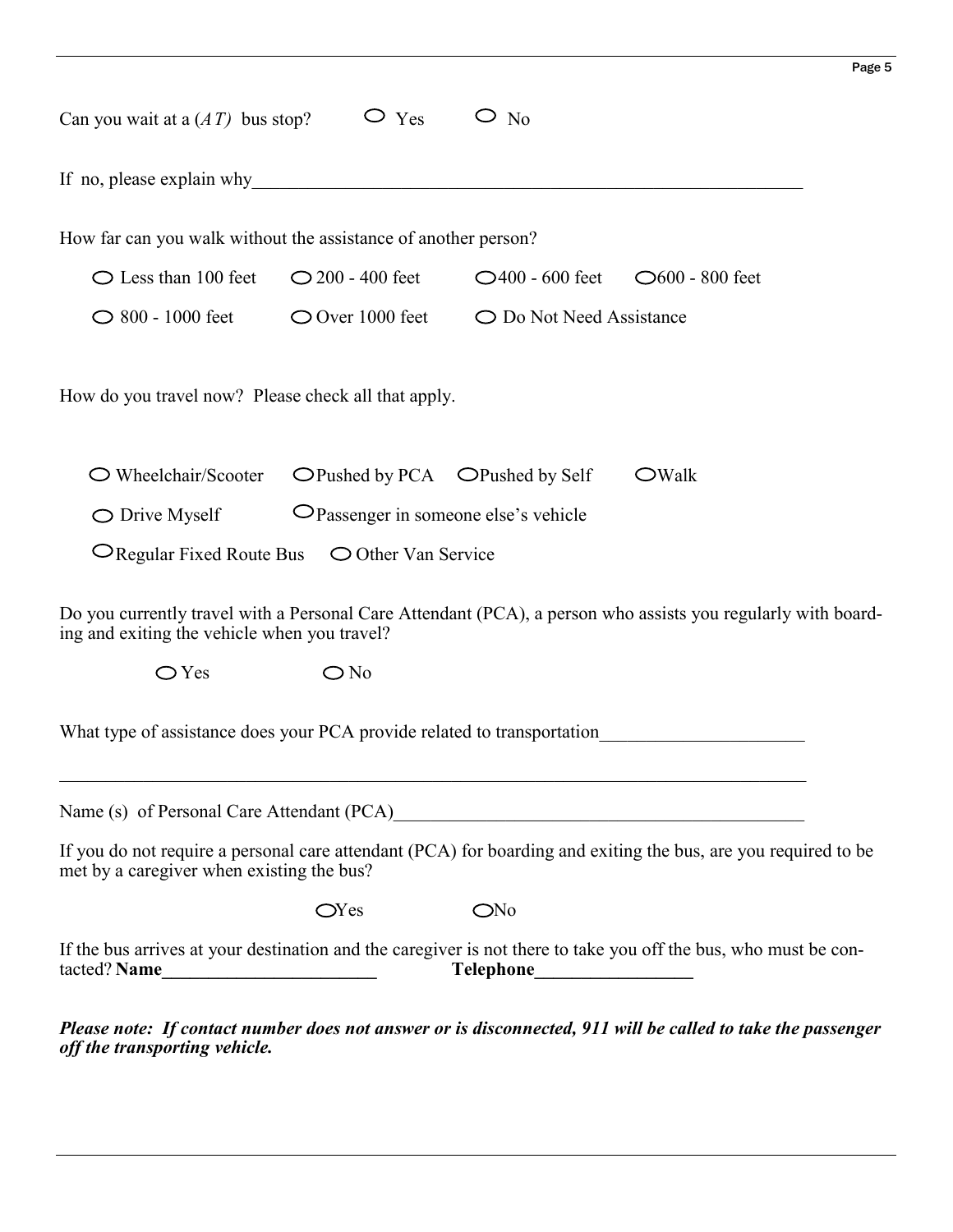## **PART B**

## USER GUIDELINES

*(See ADA Paratransit User Guidelines Booklet)*

#### **Fixed Route Service**

Augusta Transit's *(AT)* Fixed Route service consists of bus service that operates on established routes, days and scheduled times in Richmond County. For information on fixed routes call (706) 821-1719.

We encourage our customers with disabilities to take advantage of the flexibility and independence that our fixed route bus service provides at a less expensive cost.

#### **Paratransit Service**

Paratransit service is an origin-to-destination bus service that is available to qualifying persons with permanent or temporary disabilities.

Paratransit is a unique service that is designed for individuals whose disabilities can prevent them from using (*AT's)* Fixed Route service.

Paratransit compliments (*AT's)* Fixed Route service by providing services at the same times and days of the fixed routes. When a fixed route in a particular area operates on a limited schedule, Paratransit services will operate at the same limited schedule. Paratransit is designed to maximize the mobility of persons with disabilities to allow access to shopping centers, medical facilities, educational centers and other areas.

Paratransit is a shared-ride transportation service which means more than one passenger will be scheduled to ride at the same time. It is recommended to allow enough travel time to arrive at designations on time.

#### **Paratransit Service Area**

The service area is within 3/4 mile on either side of the fixed bus routes.

#### **Eligibility**

Eligibility is determined by a three (3) part application. Part A (Applicant's Information) which is completed by the applicant (or applicant's representative), Part B (User Guideline's Information Booklet) which is thoroughly read and signed by the applicant (or representative has read to the applicant and signed), and Part C (Licensed Professional Verification) which is completed and signed by the applicant's healthcare professional.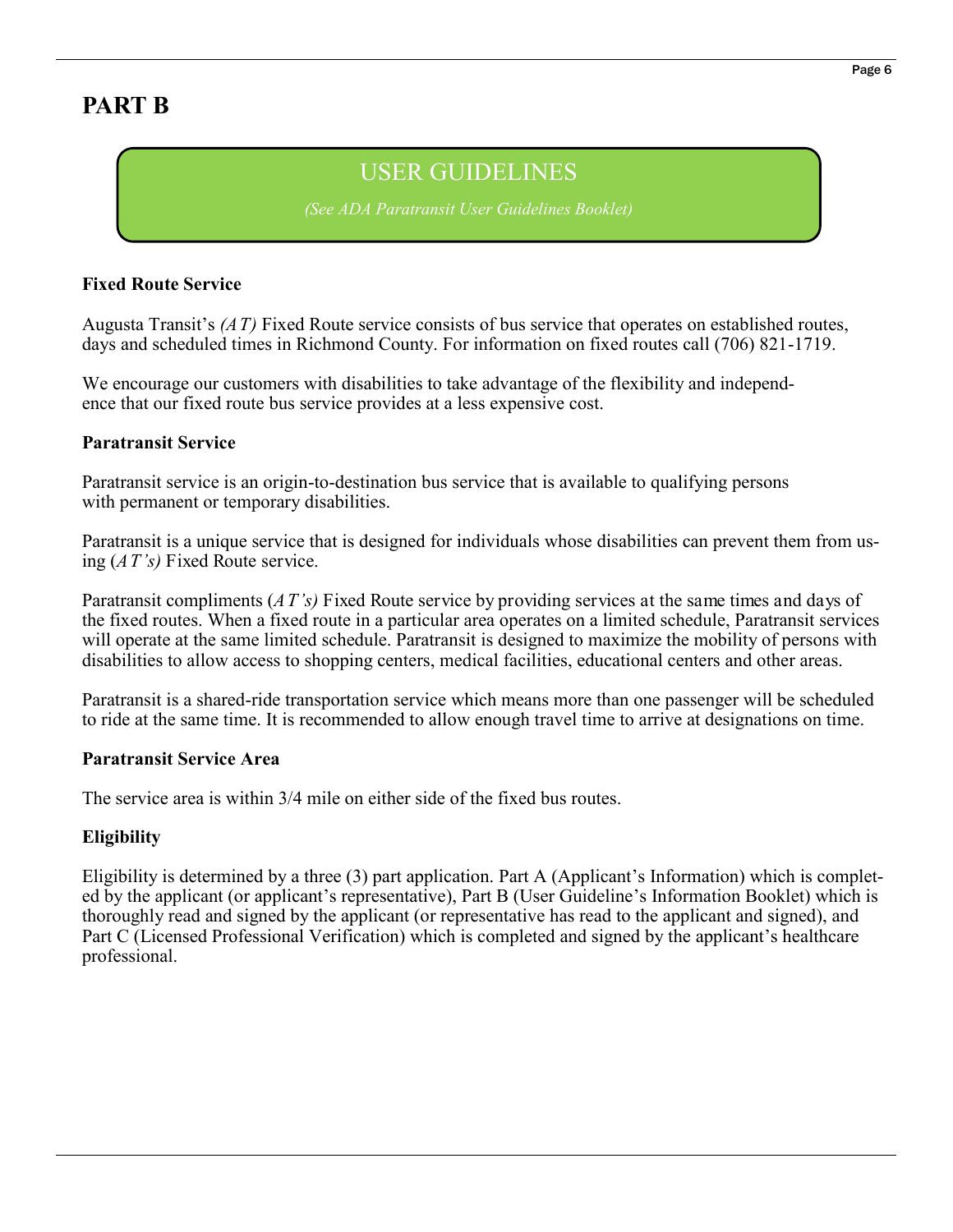Applicant Checklist *(the following guide is a tool to help ensure completion of the application and allow for timely processing) Check all that apply*

- $\Theta$  Has the application been reviewed thoroughly?
- Have all the eligibility requirements been checked and reviewed?
- $O$  Has the application been checked for accuracy and completion of all sections and pages?
- Have all questions in Part A been completed?
- Has Part B been reviewed and signed? *The ADA Paratransit User Guidelines Booklet* on transportation rules has been thoroughly read (or has been read/ explained to me) and I take full responsibility for its content
- $\bigcup$  If applicable, has the person who assisted with the completion of this application signed and dated Part B?

 $\bigcup$  Has a licensed professional completed all the questions in Part C of the application?

#### *Incomplete applications will not be processed until all required sections and pages have been completed and received by the ADA Paratransit Office.*

If you have any questions, please contact the ADA Paratransit Division Monday through Friday between 8:00 a.m. and 5:00 p.m.

### **Shanel Maloyd, ADA Certification Specialist**

 Office: (706) 821-1721 IVR System (Voicemail): 706-821-1819 E-mail: shanel.maloyd@ratpdev.com



*AUGUSTA TRANSIT*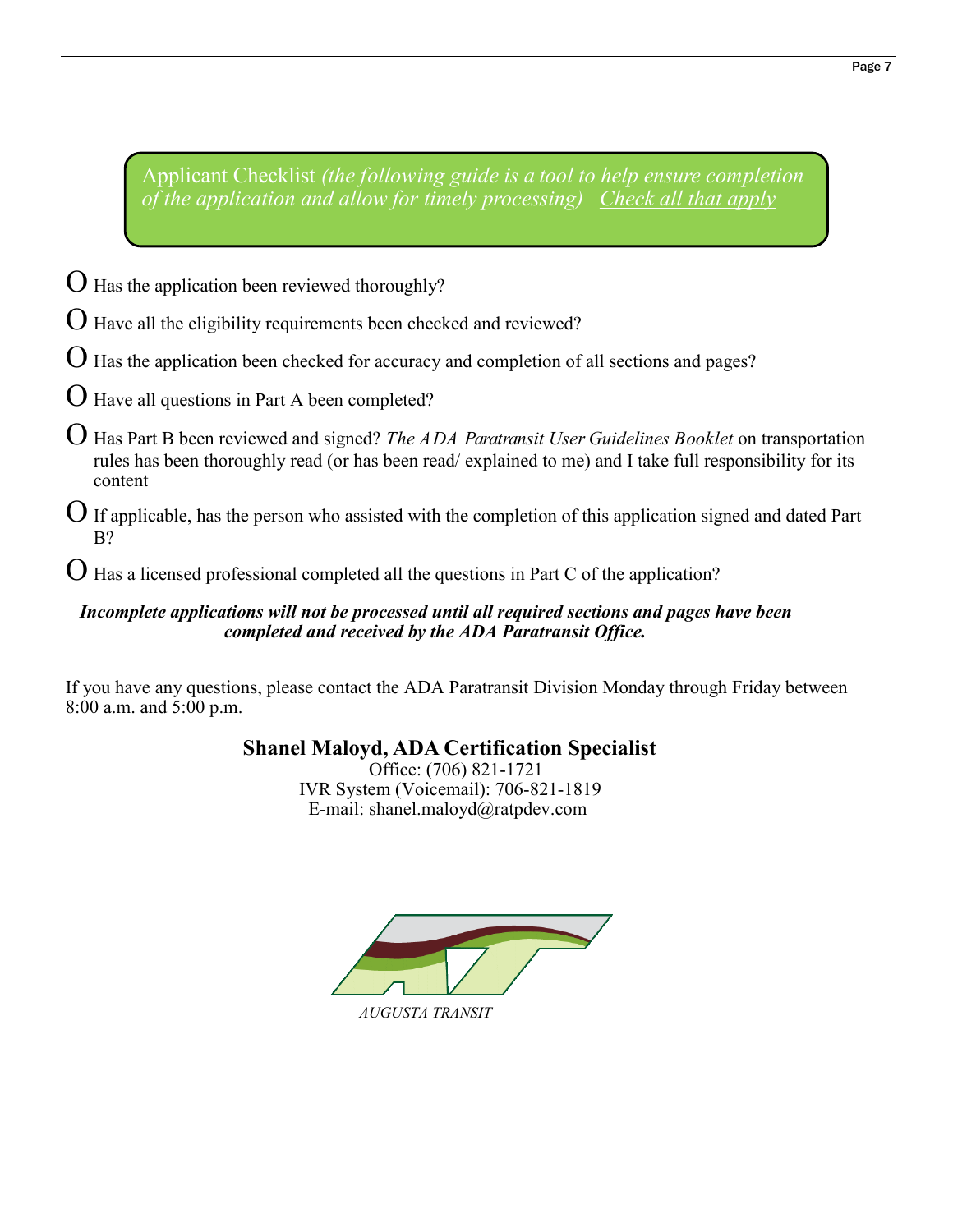**RULES OF CONDUCT:** Individuals must adhere to rules of conduct. Reported actions of misconduct, including violent or disruptive behavior will be grounds for suspension of service. Anyone found to be acting in an unsafe manner, which might endanger the individual, other riders, the driver or the vehicle, will be terminated from the service immediately. Augusta Transit will consider appeals for suspension of service due to misconduct on a case by case basis. The Rules of Conduct apply to anyone who rides on Paratransit including disabled individuals, companions and Personal Care Attendants. I have read (or someone has read to me) the Augusta Transit User Guidelines and take responsibility for adhering to the Rules of Conduct.

I have reviewed all the information contained in this application. I certify that all the information is true and correct to the best of my knowledge and ability. I understand that falsification of information may result in denial of service. I understand that only the information required to provide Paratransit services will be disclosed to those who perform those services. I understand that if any portion of this application changes, including mobility devices, I will notify the Augusta Transit ADA Paratransit Office immediately. I understand that Augusta Transit may contact the licensed professional who has completed the Professional Verification Form attached to this application in order to confirm or clarify this information. I hereby authorize release of this medical information as requested by Augusta Transit for a period of three (3) years from this date.

Applicant Signature:

Date:

If a person other than the applicant has completed this form, please check one and complete the information below:

 $\circ$  I certify that the information provided in this application is true and correct based upon the information given to me by the applicant.

 $\circ$  I certify that the information provided in this application is true and correct based upon my own knowledge of the applicant's health condition or disability.

| п.<br>$\overline{\phantom{a}}$ |  |
|--------------------------------|--|
|                                |  |

SIGNATURE: \_\_\_\_\_\_\_\_\_\_\_\_\_\_\_\_\_\_\_\_\_\_\_\_\_\_\_\_\_\_\_\_\_\_\_\_\_\_\_\_\_\_\_\_\_\_\_\_\_\_\_\_\_\_\_\_\_\_\_\_\_\_\_\_\_\_\_

RELATIONSHIP TO APPLICANT: \_\_\_\_\_\_\_\_\_\_\_\_\_\_\_\_\_\_\_\_\_\_\_\_\_\_\_\_\_\_\_\_\_\_\_\_\_\_\_\_\_\_\_\_\_\_\_\_\_

TELEPHONE: \_\_\_\_\_\_\_\_\_\_\_\_\_\_\_ (DAY) \_\_\_\_\_\_\_\_\_\_\_\_\_\_\_ (EVENING)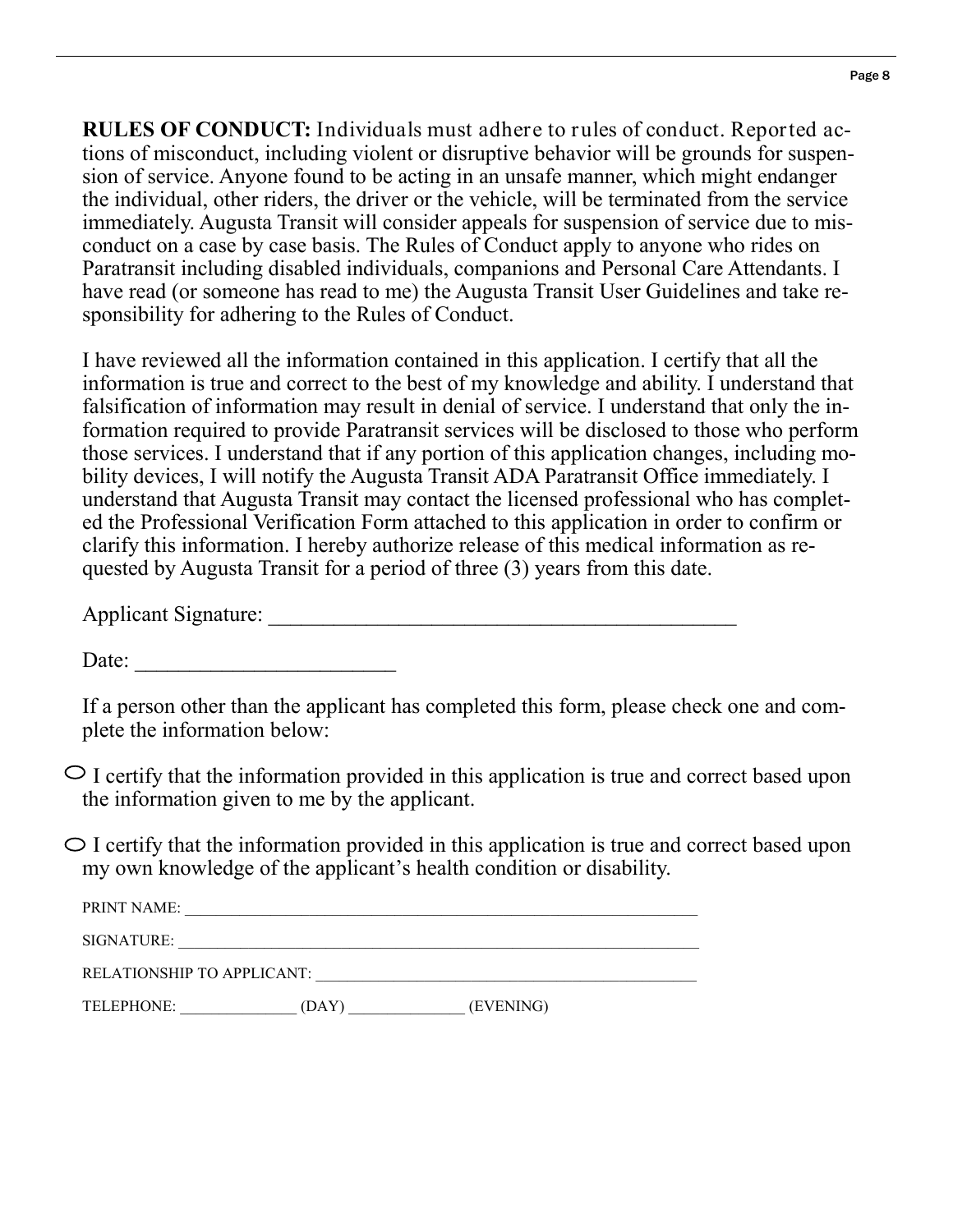## **PART C**

# **LICENSED PROFESSIONAL VERIFICATION**

Dear Licensed Professional:

The Americans with Disabilities Act (ADA) of 1990 is a civil rights bill prohibiting discrimination against people with disabilities In accordance with the Act, Augusta Transit offers a curb-to-curb bus service for those who cannot use the regular fixed-route Augusta Transit buses.

Passengers must be certified eligible in order to use the curb-to-curb bus service. Applicants may be found eligible for this service for some trip requests, however, trips requested may not be available. Eligibility is based upon a functional incapacity to use the regular transit service.

All regular Fixed-Route buses are equipped with a lift/low floors for those who use a wheelchair or cannot climb stairs.

The information you provided by the license professional along with the applicant's information, will enable the ADA Paratransit office to make an appropriate determination. All information will be kept confidential.

Thank you for your assistance.

**Augusta Transit ADA Paratransit System** 2844 Regency Boulevard Augusta, Georgia 30904 Office: (706) 821-1721 Fax: (706) 821-1752

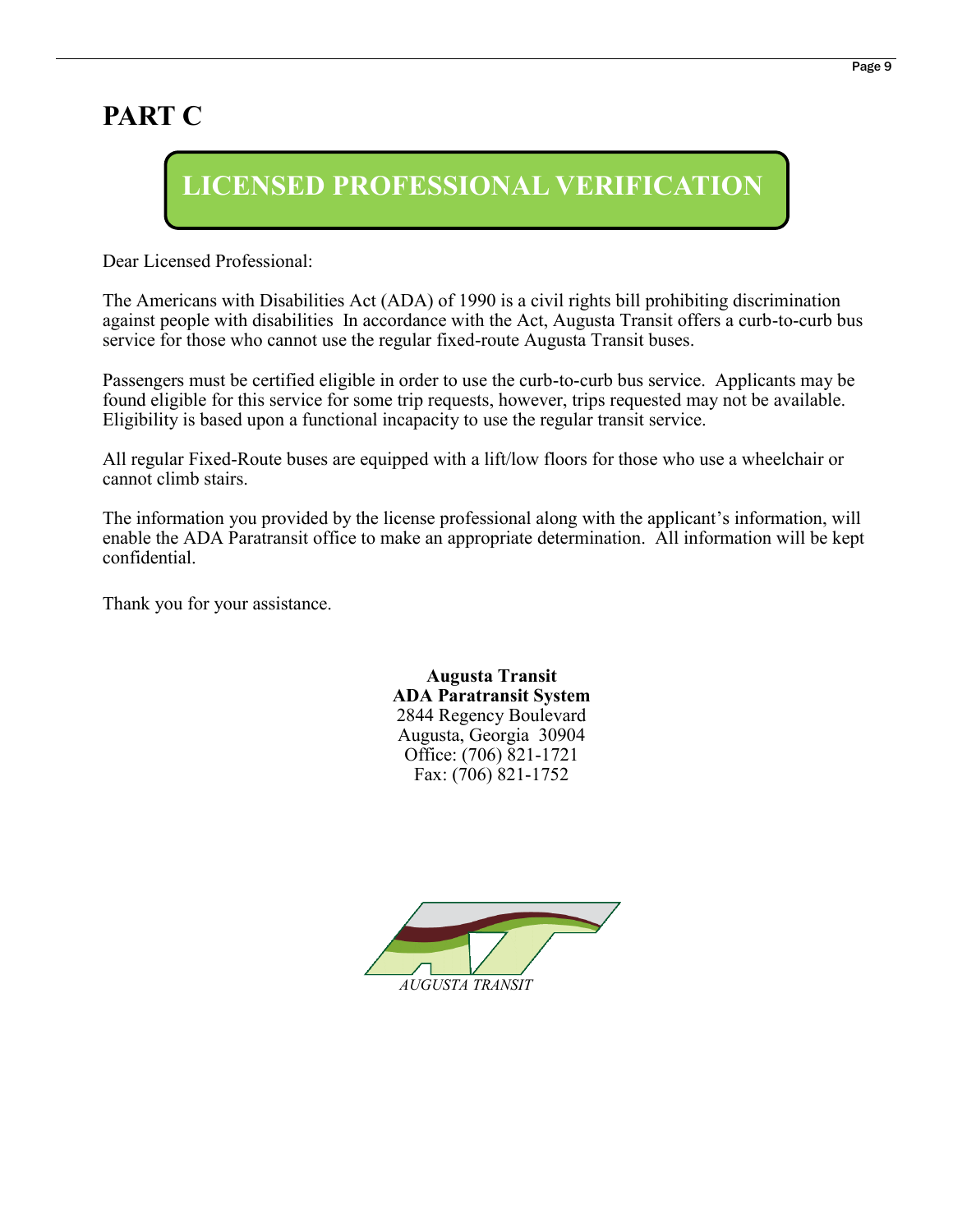## **LICENSED PROFESSIONAL VERIFICATION**

| <b>Last Name</b>                                                                                                                                                                                      | <b>First Name</b> |                     |
|-------------------------------------------------------------------------------------------------------------------------------------------------------------------------------------------------------|-------------------|---------------------|
| Date of Last Visit (mm/dd/yy)                                                                                                                                                                         |                   |                     |
| <b>Medical Diagnosis of Disability</b>                                                                                                                                                                |                   |                     |
| 1) Is this condition temporary?                                                                                                                                                                       |                   |                     |
| $\bigcirc$ Yes<br>If yes, for how long?                                                                                                                                                               |                   | (days/weeks/months) |
| $\bigcirc$ No                                                                                                                                                                                         |                   |                     |
|                                                                                                                                                                                                       |                   |                     |
| $\bigcirc$ Yes<br>$\bigcirc$ N <sub>0</sub><br>Is the disability episodic?<br>How does this disability affect the applicant's functional incapacity to ride the regular bus service.<br>(Be Specific) |                   |                     |
|                                                                                                                                                                                                       |                   |                     |
| Does the applicant have the mental capacity, visual acuity and/or hearing ability to:                                                                                                                 |                   |                     |
| 2)<br>3)<br>4)<br>Provide address and telephone number?<br>a)                                                                                                                                         | $\bigcirc$ Yes    | $\bigcirc$ No       |
| b) Recognize a destination or landmark?                                                                                                                                                               | $\bigcirc$ Yes    | $\bigcirc$ No       |
| c) Deal with unexpected change (s) in routine                                                                                                                                                         | $\bigcirc$ Yes    | $\bigcirc$ No       |